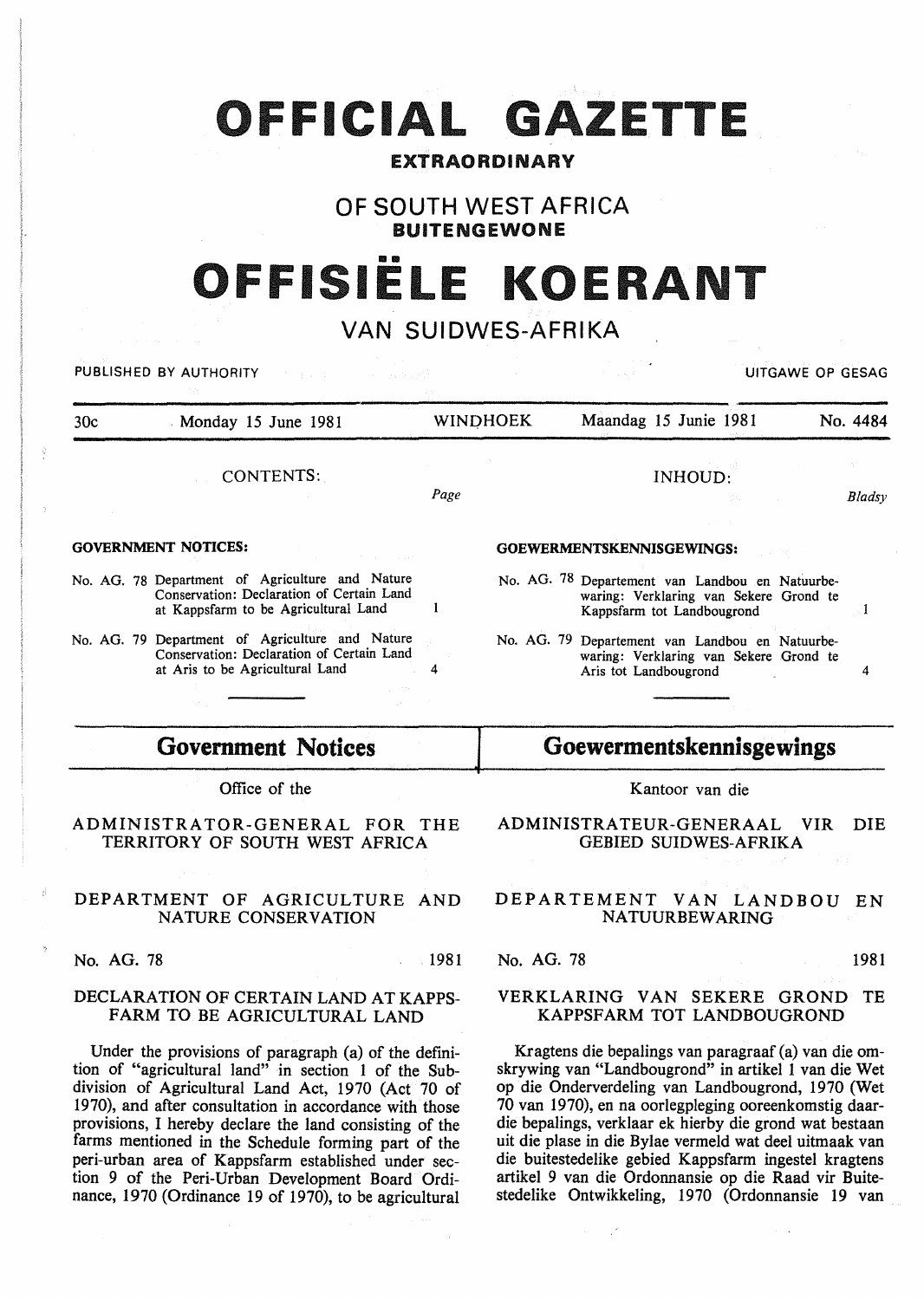land for the purposes of the said Subdivision of Agricultural Land Act, 1970.

 $\mathcal{L}$ 

#### D. J. HOUGH

Administrator-General Windhoek, 1981

1970), tot landbougrond vir die doeleindes van genoemde Wet op die Onderverdeling van Landbougrond, 1970.

## D. J. HOUGH

Administrateur-generaal Windhoek, 198I

|     | <b>SCHEDULE</b>                                                         |                            | DEED OF                                          |
|-----|-------------------------------------------------------------------------|----------------------------|--------------------------------------------------|
|     | FARM                                                                    | <b>EXTENT</b><br>(HECTARE) | TRANSFER<br>NO.                                  |
|     | 1. Remainder of Bellerode 67<br>2. Portion 1 of Bellerode 67            | 2326,2711<br>10,8842       | 3106/74<br>1671/75                               |
|     | 3. Portion 2 of Bellerode 67                                            | 15,4426                    | 1452/73                                          |
|     | 4. Portion 3 of Bellerode 67                                            | 31,0104                    | 197/76                                           |
|     | 5. Portion 4 of Bellerode 67                                            | 30,9424                    | 2266/72                                          |
|     | 6. Portion 5 of Bellerode 67                                            | 26,0836                    | 794/74                                           |
|     | 7. Portions 6 and 7 of Belle-<br>rode 67<br>8. Remainder of Finkenstein | 61,8973                    | 793/74                                           |
|     | 71<br>9. Portion A of Finkenstein                                       | 5006,8291                  | 22/39                                            |
|     | 71                                                                      | 4,5504                     | 337/27                                           |
|     | 10. Remainder of Hoffnung 66                                            | 1 1609,7115                | 1210/75                                          |
| 11. | Portion 2 of Hoffnung 66                                                | 5187,1827                  | 821/40                                           |
|     | 12. Portion 3 of Hoffnung 66                                            | 1,0000                     | 2549/75                                          |
|     | 13. Hohewarte 276<br>14. Remainder of Kappsfarm                         | 1278,3408                  | 1393/69                                          |
|     | 65                                                                      | 2120,6990                  | 1919/75                                          |
|     | 15. Portion A of Kappsfarm 65                                           | 26,7839                    | 1039/73                                          |
|     | 16. Portion 2 of Kappsfarm 65                                           | 27,6627                    | 1012/72                                          |
|     | 17. Portion 3 of Kappsfarm 65                                           | 25,0026                    | 1376/70                                          |
|     | 18. Portion 4 of Kappsfarm 65                                           | 30,4701                    | 2296/73                                          |
|     | 19. Portion 5 of Kappsfarm 65                                           | 27,5416                    | 2310/73                                          |
|     | 20. Portion 6 of Kappsfarm 65                                           | 27,3350                    | 705/69                                           |
|     | 21. Portion 7 of Kappsfarm 65                                           | 26,0705                    | 290/76                                           |
|     | 22. Portions 8, 9 and 10 of<br>Kappsfarm 65                             | 87,1479                    | 2259/75                                          |
|     | 23. Portion 11 of Kappsfarm<br>65.                                      | 25,9743                    | 1803/72                                          |
|     | 24. Portion 12 of Kappsfarm<br>65                                       | 25,0001                    | 154/66                                           |
|     | 25. Portion 13 of Kappsfarm<br>65.                                      | 25,0011                    | 531/66<br>£.                                     |
|     | 26. Portion 14 of Kappsfarm<br>65                                       | 25,0000                    | $\mathcal{P}=\mathcal{Q}=\mathcal{Q}$<br>2012/76 |
|     | 27. Ludwig 64                                                           | 3091,4681                  | 663/47                                           |
|     | 28. Portion A of Neudamm 63                                             | 970,0333                   | 102/40                                           |
|     | 29. Portion B of Neudamm 63                                             | 10177,3866                 | 1351/76                                          |
|     | 30. Remainder<br>of Onder-                                              |                            |                                                  |
|     | karemba 78<br>31. Portion A of Onde-                                    | 8349,4491                  | 371/49                                           |
|     | karemba 78                                                              | 7,8144                     | 280/26                                           |

|     |                           | <b>BYLAE</b>                                               |                             |                              |
|-----|---------------------------|------------------------------------------------------------|-----------------------------|------------------------------|
|     |                           |                                                            |                             |                              |
|     | <b>PLAAS</b>              |                                                            | <b>GROOTTE</b><br>(HEKTAAR) | <b>TRANSPORT</b><br>AKTE NO. |
|     | 2. Gedeelte 1             | 1. Restant van Bellerode 67<br>van Bellerode               | 2326,2711                   | 3106/74                      |
|     | 67                        | 3. Gedeelte 2 van Bellerode                                | 10,8842                     | 1671/75                      |
|     | 67                        |                                                            | 15,4426                     | 1452/73                      |
|     | 67                        | 4. Gedeelte 3 van Bellerode                                | 31,0104                     | 197/76                       |
|     | 67                        | 5. Gedeelte 4 van Bellerode                                | 30,9424                     | 2266/72                      |
|     | 67                        | 6. Gedeelte 5 van Bellerode                                | 26,0836                     | 794/74                       |
|     | rode 67                   | 7. Gedeeltes 6 en 7 van Belle-                             | 61,8973                     | 793/74                       |
|     |                           | 8. Restant van Finkenstein 71.                             | 5006,8291                   | 22/39                        |
|     | stein 71                  | 9. Gedeelte A van Finken-                                  | 4,5504                      | 337/27                       |
|     |                           | 10. Restant van Hoffnung 66<br>11. Gedeelte 2 van Hoffnung | 1 1609,7115                 | 1210/75                      |
|     | 66                        | 12. Gedeelte 3 van Hoffnung                                | 5187,1827                   | 821/40                       |
|     | 66                        |                                                            | 1,0000                      | 2549/75                      |
|     | 13. Hohewarte 276         |                                                            | 1278,3408                   | 1393/69                      |
|     |                           | 14. Restant van Kappsfarm 65                               | 2120,6990                   | 1919/75                      |
|     |                           |                                                            |                             |                              |
|     | 15. Gedeelte A<br>farm 65 | van Kapps-                                                 | 26,7839                     | 1039/73                      |
|     | 65                        | 16. Gedeelte 2 van Kapsfarm                                | 27,6627                     | 1012/72                      |
|     | 65                        | 17. Gedeelte 3 van Kappsfarm                               | 25,0026                     | 1376/70                      |
|     | 65                        | 18. Gedeelte 4 van Kappsfarm                               | 30,4701                     | 2296/73                      |
|     | .65                       | 19. Gedeelte 5 van Kappsfarm                               | 27,5416                     | 2310/73                      |
|     | 65                        | 20. Gedeelte 6 van Kappsfarm                               | 27,3350                     | 705/69                       |
|     | 65                        | 21. Gedeelte 7 van Kappsfarm                               | 26,0705                     | 290/76                       |
|     | Kappsfarm 65              | 22. Gedeeltes 8, 9 en 10 van                               | 87,1479                     | 2259/75                      |
| 23. | Gedeelte<br>11<br>farm 65 | Kapps-<br>van                                              | 25,9743                     | 1803/72                      |
|     | 24. Gedeelte<br>farm 65   | $12$ van<br>Kapps-                                         | 25,0001                     | 154/66                       |
|     | 25. Gedeelte<br>farm $65$ | $13$ van<br>Kapps-                                         | 25,0011                     | 531/66                       |
|     | 26. Gedeelte              | 14 van Kapps-                                              |                             |                              |
|     | farm 65                   |                                                            | 25,0000                     | 2012/76                      |
|     | 27. Ludwig 64             |                                                            | 3091,4681                   | 663/47                       |
|     | 63                        | 28. Gedeelte A van Neudamm                                 | 970,0333                    | 102/40                       |
|     | 63                        | 29. Gedeelte B van Neudamm                                 | 10177,3866                  | 1351/76                      |
|     | 78                        | 30. Restant van Ondekaremba                                | 8349,4491                   | 371/49                       |
|     | karemba 78                | 31. Gedeelte A van Onde-                                   | 7,8144                      | 280/26                       |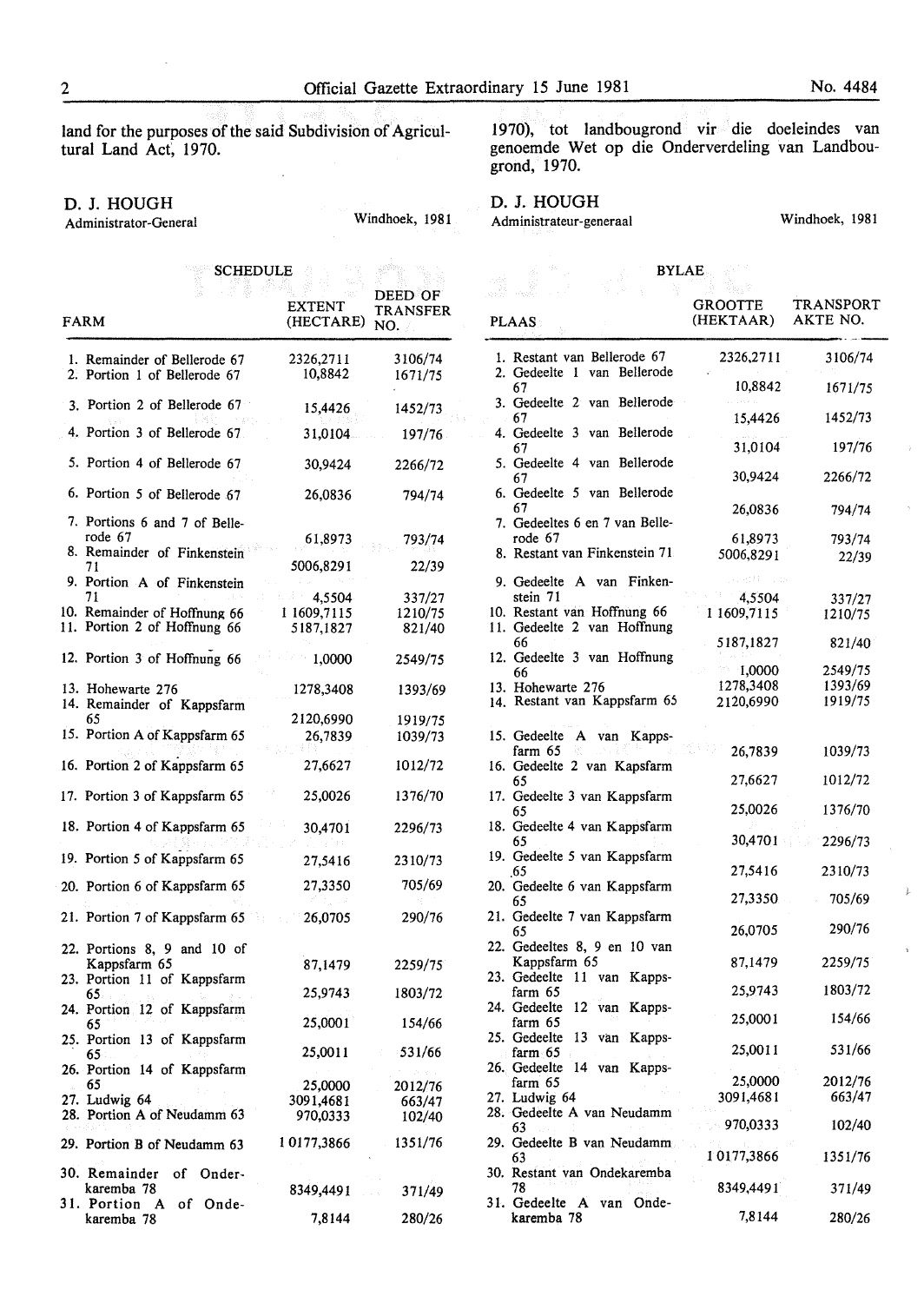$\cdot$  (

 $\sim$ 

| 32. Remainder of portion 2<br>(Sonnleiten) of Onde-<br>karemba 78  | 3977,9408  | 2311/65                                             |
|--------------------------------------------------------------------|------------|-----------------------------------------------------|
| 33. Portion 4 (Detmont) a part                                     |            |                                                     |
| of portion 2 of Onde-<br>karemba 78                                | 3574,3147  | 1045/74                                             |
| 34. Portion 5 (Ondekaremba<br>Kleinsiedlung) of Onde-              |            |                                                     |
| karemba 78                                                         | 420,6102   | 1229/67                                             |
| 35. Portion 6 (Sil) of Onde-<br>karemba 78                         | 645,1032   | 1284/72                                             |
| 36. Portion 7 of portion 3 of<br>Ondekaremba 78                    | 0,3324     | 1222/76                                             |
| 37. Portion A<br>of Onde-                                          |            |                                                     |
| karemba 279<br>38. Portion B of Onde-                              | 676,1479   | 1593/74                                             |
| karemba 279                                                        | 628,2158   | Consoli-<br>dated<br>with<br><b>Bismarck</b><br>395 |
| 39. Remainder of Ongeama 61                                        | 4563,5384  | 298/77                                              |
| 40. Portion 1 of Ongeama 61                                        | 503,1087   | 248/52                                              |
| 41. Portion A of Oupem-                                            |            |                                                     |
| bamewa 79<br>42. Portions 4 and 5 of por-<br>tion B of Oupembamewa | 5000,4844  | 499/61                                              |
| 79                                                                 | 43,4568    | 2655/74                                             |
| 43. Progress 285<br>44. Remainder of portion A of                  | 6040/660   | 672/56                                              |
| Seeis 134<br>45. Portion 1 of portion A of                         | 6028,1624  | 950/68                                              |
| Seeis 134                                                          | 30,6138    | 1562/73                                             |
| 46. Portion 2 of portion A of<br>Seeis 134                         | 2,9856     | 71/31                                               |
| 47. Portion C of portion A of<br>Seeis 134                         | 276,6170   | 271/41                                              |
| 48. Portion 8 of portion A of<br>Seeis 134                         | 0,5000     | 1437/65                                             |
| 49. Remainder of portion B of<br>Seeis 134                         | 140,4166   | 951/68                                              |
| 50. Portions1 and 2 of portion<br>B of Seeis 134                   | 4,9998     | 377/30                                              |
| 51. Portion 3 of portion B of<br>Seeis 134                         | 4,5546     | 59/31                                               |
| 52. Portion 13 of portion B of                                     |            |                                                     |
| Seeis 134<br>53. Portion 12 (Lepawa 427) of                        | 46,2551    | 2474/70                                             |
| Seeis 134                                                          | 40,5767    | 476/71                                              |
| 54. Remainder of Voigtland 77                                      | 8775,4972  | 102/40                                              |
| 55. Portion 2 of Voigtland 77                                      | 54,0000    | 667/74                                              |
| 56. Von Francois-Ost 60                                            | 5421,5848  | 248/52                                              |
| 57. Von Francois-West 59<br>58. Remainder of portion B of          | 2594,3763  | 185/24                                              |
| Oupembamewa 79                                                     | 10058,5950 | 420/60                                              |
|                                                                    |            |                                                     |

 $\ddot{\phantom{0}}$ 

|      | 32. Restant van gedeelte 2<br>(Sonnleiten) van Onde-<br>karemba 78              | 3977,9408            | 2311/65                                          |
|------|---------------------------------------------------------------------------------|----------------------|--------------------------------------------------|
|      | 33. Gedeelte 4 (Detmont) 'n ge-<br>deelte van gedeelte 2 van                    |                      |                                                  |
|      | Ondekaremba 78<br>34. Gedeelte 5 (Ondekaremba<br>Kleinsiedlung) van Onde-       | 3574,3147            | 1045/74                                          |
|      | karemba 78<br>35. Gedeelte 6 (Sil) van Onde-                                    | 420,6102             | 1229/67                                          |
|      | karemba 78<br>36. Gedeelte 7 van gedeelte 3                                     | 645,1032             | 1284/72                                          |
|      | van Ondekaremba 78<br>37. Gedeelte A van Onde-                                  | 0,3324               | 1222/76                                          |
|      | karemba 279<br>38. Gedeelte B van Onde-                                         | 676,1479             | 1593/74                                          |
|      | karemba 279                                                                     |                      | 628,2158 Gekonsolideer<br><b>Bismarck</b><br>met |
| 风后。  |                                                                                 |                      | 395                                              |
|      | 39. Restant van Ongeama 61<br>40. Gedeelte 1 van Ongeama                        | 4563,5384            | 298/77                                           |
|      | 61<br>41. Gedeelte A van Oupem-                                                 | 503,1087             | 248/52                                           |
|      | bamewa 79<br>42. Gedeeltes 4 en 5 van ge-                                       | 5000,4844            | 499/61                                           |
|      | deelte B van Oupem-<br>bamewa 79                                                | 43,4568              | 2655/74                                          |
|      | 43. Progress 285<br>44. Restant van gedeelte A                                  | 6040,1660            | 672/56                                           |
|      | Seeis 134<br>$\gamma$ .                                                         | 6028,1624            | 950/68                                           |
|      | 45. Gedeelte 1 van gedeelte A<br>van Seeis 134<br>46. Gedeelte 2 van gedeelte A | 30,6138              | 1562/73                                          |
|      | van Seeis 134                                                                   | 2,9856               | 71/31                                            |
|      | 47. Gedeelte C van gedeelte A<br>van Seeis 134                                  | 276,6170             | 271/41                                           |
|      | 48. Gedeelte 8 van gedeelte A<br>van Seeis 134                                  | 0,5000               | 1437/65                                          |
|      | 49. Restant van gedeelte B van<br>Seeis 134                                     | 140,4166             | 951/68                                           |
| 73.5 | 50. Gedeeltes 1 en 2 van ge-<br>deelte B van Seeis 134                          | 4,9998               | 377/30                                           |
|      | 51. Gedeelte 3 van gedeelte B<br>van Seeis 134                                  | 4,5546               | 59/31                                            |
| 52.  | Gedeelte 13 van gedeelte B<br>van Seeis 134                                     | 46,2551              | 2474/70                                          |
|      | 53. Gedeelte 12 (Lepawa 427)<br>van Seeis 134                                   | 40,5767              | 476/71                                           |
|      | 54. Restant van Voigtland 77<br>55. Gedeelte 2 van Voigtland                    | 8775,4972            | 102/40                                           |
|      | 77<br>56. Von Francois-Ost 60                                                   | 54,0000<br>5421,5848 | 667/74<br>248/52                                 |
|      | 57. Von Francois-West 59                                                        | 2594,3763            | 185/24                                           |
|      | 58. Restant van gedeelte B van<br>Oupembamewa 79                                | 10058,5950           | 420/60                                           |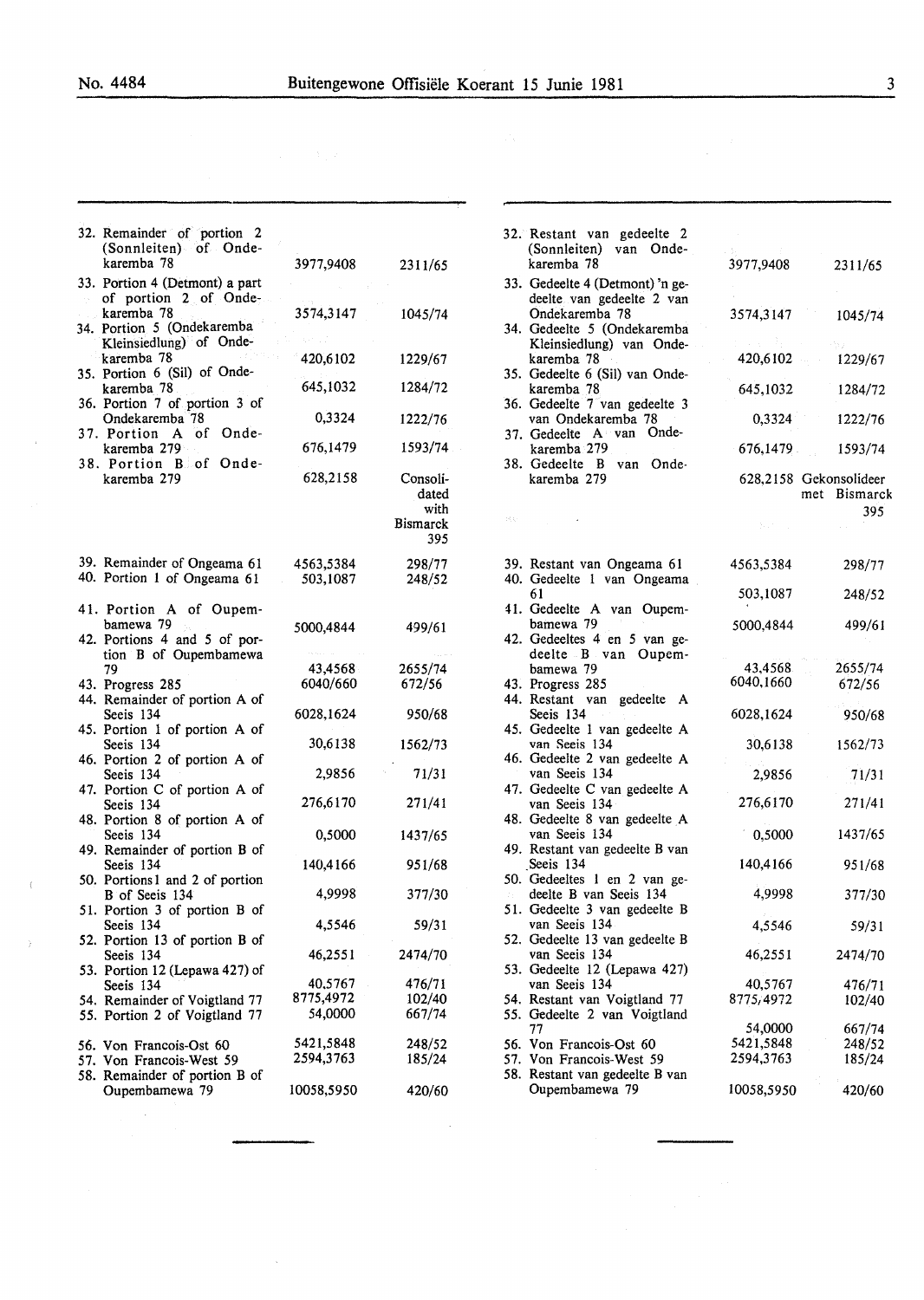#### DEPARTMENT OF AGRICULTURE AND NATURE CONSERVATION

No. AG. 79 1981

#### D ECLARATION OF CERTAIN LAND AT ARIS TO BE AGRICULTURAL LAND

Under the provisions of paragraph (a) of the definition of "agricultural land" in section 1 of the Subdivision of Agricultural Land Act, 1970 (Act 70 of 1970), and after consultation in accordance with those provisions, I hereby declare the land consisting of the farms mentioned in the Schedule forming part of the periurban area of Aris established under section 9 of the Peri-Urban Development Board Ordinance, 1970 (Ordinance 19 of 1970), to be agricultural land for the purposes of the said Subdivision of Agricultural Land Act, 1970.

#### D. J. HOUGH

Administrator-General Windhoek, 1981

#### SCHEDULE

| <b>FARM</b>                                                             | <b>EXTENT</b><br>(HECTARE) | DEED OF<br><b>TRANSFER</b><br>NO. |
|-------------------------------------------------------------------------|----------------------------|-----------------------------------|
| 1. Remainder of portion A of<br>Aris 29                                 | 9847,7135                  | 1837/74                           |
| 2. Portion 5 of portion 4 of<br>Aris 29                                 | 26,0705                    | 1217/74                           |
| 3. Portion 6 of portion 4 of<br>Aris 29<br>4. Portion 7 of portion 4 of | 27,3709                    | 88/77                             |
| Aris 29<br>5. Portion 8 of portion 4 of                                 | 27,3246                    | 89/77                             |
| Aris 29<br>6. Portion 9 of portion 4 of                                 | 27,3261                    | 881/66                            |
| Aris 29<br>7. Portion 10 of portion 4 of                                | 27,4623                    | 882/66                            |
| Aris 29<br>8. Portion 11 of portion 4 of                                | 27,1449                    | 883/66                            |
| Aris 29<br>9. Portion 12 of portion 4 of                                | 27,6176                    | 884/66                            |
| Aris 29<br>10. Portion 13 of portion 4 of                               | 27,2865                    | 1129/67                           |
| Aris 29<br>11. Portion 15 of portion 4 of<br>Aris 29                    | 27,3199<br>28,0061         | 2022/67<br>.535/74                |
| 12. Portion 16 of portion 4 of<br>Aris 29                               | 26,1607                    | 1131/67                           |
| 13. Portion 17 of portion 4 of<br>Aris 29                               | 25,6193                    | 2473/73                           |
| 14. Portion 18 of portion 4 of<br>Aris 29                               | 28,6499                    | 1132/67                           |
| 15. Portion 19 of portion A of<br>Aris 29                               | 25,1434                    | 512/74                            |
| 16. Portion 20 of portion A of<br>Aris 29                               | 6,2027                     | unregistered                      |
| 17. Remainder of Gocheganas<br>26                                       | 10138,5844                 | 1839/76                           |
| 18. Portion 1 of Gocheganas<br>26<br>19. Portion 2 of Gocheganas        | 30,6755                    | 814/66                            |
| 26                                                                      | 28,0192                    | 815/66                            |

#### DEPARTEMENT VAN LANDBOU EN NATUURBEWARING

No. AG. 79 1981

#### VERKLARING VAN SEKERE GROND TE ARIS TOT LANDBOUGROND

Kragtens die bepalings van paragraaf (a) van die omskrywing van "Landbougrond" in artikel 1 van die Wet op die Onderverdeling van Landbougrond, 1970 (Wet 70 van 1970), en na oorlegpleging ooreenkomstig daardie bepalings, verklaar ek hierby die grond wat bestaan uit die plase in die Bylae vermeld wat deel uitmaak van die buitestedelike gebied Aris ingestel kragtens artikel 9 van die Ordonnansie op die Raad vir Buitestedelike Ontwikkeling, 1970 (Ordonnansie 19 van 1970), tot landbougrond vir die doeleindes van genoemde Wet op die Onderverdeling van Landbougrond, 1970.

#### D. J. HOUGH

Administrateur-generaal Windhoek, 1981

#### BYLAE

| <b>PLAAS</b> |                                                                              | <b>GROOTTE</b><br>(HEKTAAR) | TRANSPORT-<br><b>AKTE NO.</b><br>al Fa |
|--------------|------------------------------------------------------------------------------|-----------------------------|----------------------------------------|
|              | 1. Restant van gedeelte A van<br>Aris 29                                     | 9847,7135                   | 1837/74                                |
|              | 2. Gedeelte 5 van gedeelte 4<br>van Aris 29                                  | 26,0705                     | 1217/74                                |
|              | 3. Gedeelte 6 van gedeelte 4<br>van Aris 29                                  | 27,3709                     | 88/77                                  |
|              | 4. Gedeelte 7 van gedeelte 4<br>van Aris 29                                  | 27,3246                     | 89/77                                  |
|              | 5. Gedeelte 8 van gedeelte 4<br>van Aris 29                                  | 27,3261                     | 881/66                                 |
|              | 6. Gedeelte 9 van gedeelte 4<br>van Aris 29<br>7. Gedeelte 10 van gedelete 4 | 27,4623                     | 882/66                                 |
|              | van Aris 29<br>8. Gedeelte 11 van gedeelte 4                                 | 27,1449                     | 883/66                                 |
|              | van Aris 29<br>9. Gedeelte 12 van gedeelte 4                                 | 27,6176                     | 884/66                                 |
|              | van Aris 29<br>10. Gedeelte 13 van gedeelte 4                                | 27,2865                     | 1129/67                                |
|              | van Aris 29<br>11. Gedeelte 15 van gedeelte 4                                | 27,3199                     | 2022/67                                |
|              | van Aris 29<br>12. Gedeelte 16 van gedeelte 4                                | 28,0061                     | 535/74                                 |
|              | van Aris 29<br>13. Gedeelte 17 van gedeelte 4                                | 26,1607                     | 1131/67                                |
|              | van Aris 29<br>14. Gedeelte 18 van gedeelte 4                                | 25,6193                     | 2473/73                                |
|              | van Aris 29<br>15. Gedeelte 19 van gedeelte A                                | 28,6499                     | 1132/67                                |
|              | van Aris 29<br>16. Gedeelte 20 van gedeelte A<br>van Aris 29                 | 25,1434                     | 512/74<br>ongeregis-                   |
|              | 17. Restant van Gocheganas<br>26                                             | 6,2027                      | treerd<br>1839/76                      |
|              | 18. Gedeelte<br>$\overline{1}$<br>Goche-<br>van<br>ganas 26                  | 10138,5844<br>30,6755       | 814/66                                 |
|              | 19. Gedeelte<br>Goche-<br>2<br>van<br>ganas 26                               | 28,0192                     | 815/66                                 |
|              |                                                                              |                             |                                        |